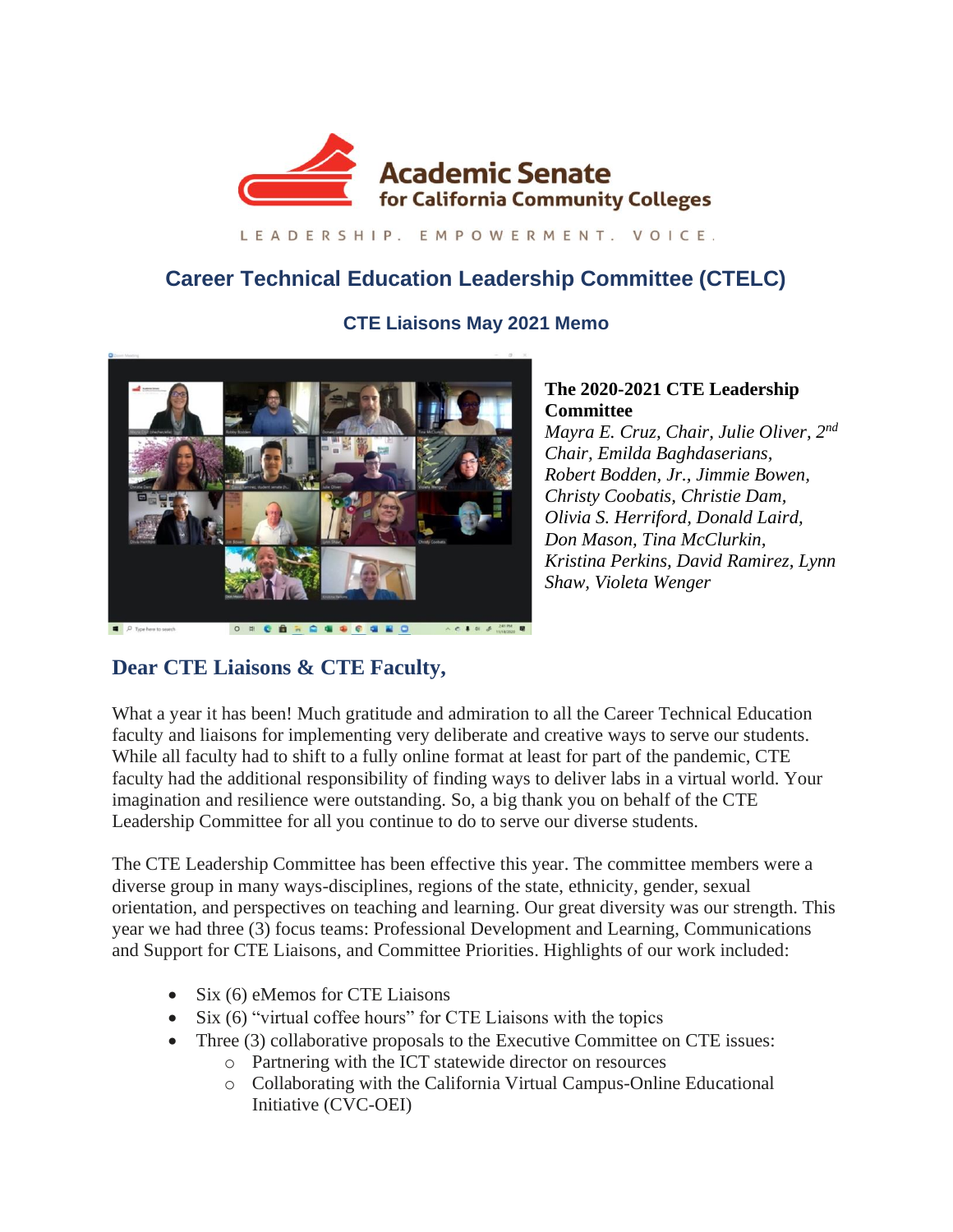- o North Far North Regional Consortia Short Term Certificates Program
- In addition, the Committee submitted a recommendation to the ASCCC leadership to form an inquiry taskforce to work with local senates to expediate and streamline local CTE curriculum processes.
- Hosted the Career and Noncredit Education Institute (CNEI) in partnership with the Noncredit & Basic Skills Committee on April 30 and May 1 which focused on transforming CTE through an equity and antiracism lens. The event reached over 300 faculty and other CTE stakeholders. It was a success!
- The professional development and learning offerings reached hundreds of faculty statewide and involved many CTE state and local faculty leaders.



As we end an incredibly challenging academic year, I would like to invite you to become active in statewide academic senate work. Complete the [Faculty](https://asccc.org/content/new-faculty-application-statewide-service)  [Application for Statewide Service](https://asccc.org/content/new-faculty-application-statewide-service) and apply to serve in the CTE Leadership Committee or other statewide committees. The voice of CTE faculty in statewide committees is key to the success of our CTE students, colleges, and the community college system.

On Friday, May 14th, the Governor of California released the [21-22 May Revision](about:blank)  [of the Budget.](about:blank) Under the section titled System Plan for an Equitable Recovery, the budget proposal highlights the following:

*Focusing on workforce development. Make strategic investments in the California Community Colleges to play a critical role in the road to recovery leading to a more equitable and resilient California. Working with state partners, community colleges can increase regional collaboration around emerging, industries, support employer engagement, and advance credit for prior skills and learning." (p.4)*

Budget priorities like this one show why it is important to be involved and at the table. As a statewide leader you will build your statewide network, learn the ins and outs of the ASCCC and California Community Colleges Chancellor's Office (CCCCO), and will become knowledgeable of effective practices and processes of value in CTE. Join us!



#### **A** *Special Message of Gratitude* **from President Dolores Davison**

*I wanted to take a quick minute to thank all of you who have served as liaisons for the CTE Leadership Committee this year – we know that the CTE faculty have had a particularly heavy lift this year in the midst of the pandemic. CTE faculty have truly been the definition of what CCC faculty do for their students and their disciplines to continue education and to put Californians back to work, both* 

*during the pandemic and in the post-pandemic world. The ASCCC will continue to advocate for funding, recognition, and voice for the many CTE faculty around the state, and we know that we cannot do that work without all of you, so thank you all so much!*